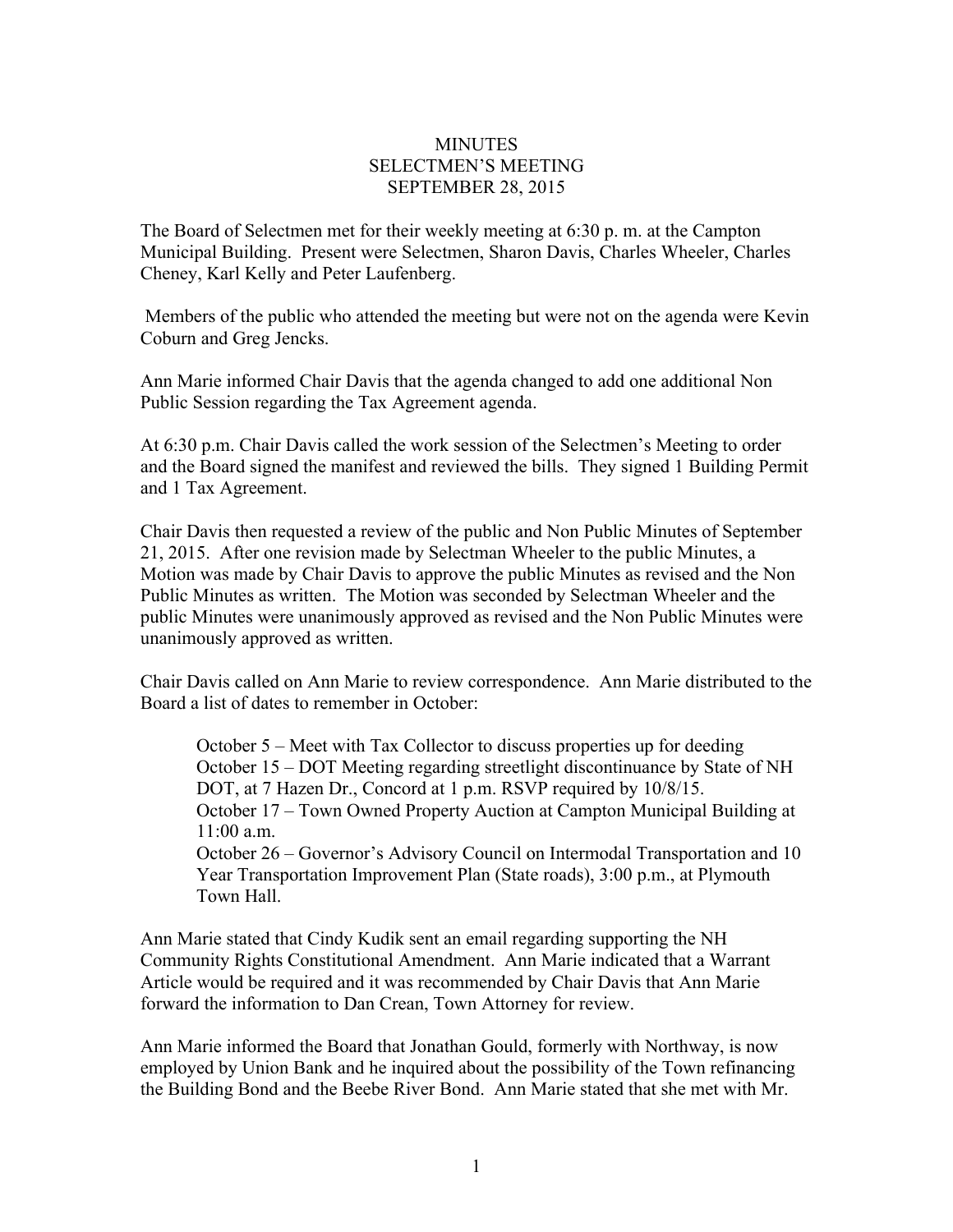John Malm and a 1.9% interest rate was offered; however, all Town bank accounts would need to be switched to Union Bank. It was determined that a refinance would not be appropriate at this time.

Ann Marie stated that she has prepared a packet of documentation of all correspondence by the Town pertaining to Northern Pass. Ann Marie requested permission to forward this information to Tom Mullen as he requested. The Board agreed to provide the copies of the documentation to Mr. Mullen as it is public information.

Chair Davis indicated that the Board had five minutes before the Non Public Session so she inquired if Kevin Coburn would like to address the Board; however, if he felt he could not finish in five minutes, he could request to be scheduled on the agenda for the next meeting. Mr. Coburn began by thanking the Board and the Road Agent for their time and assistance and he agreed to speak five minutes this evening. Mr. Coburn explained that he tried to discuss his concerns about the road grading and pitching of the road in front of his property (performed by the Town and GMI Asphalt for paving preparation), the evening before the paving was scheduled to commence. Mr. Coburn explained further, in detail, that his concern was that the way the road was graded and pitched, water would be draining down his property. Butch Bain, Road Agent confirmed that the Highway crew, at first, thought there was a ledge issue at the site in question; however it was determined that it was rock and the rock was removed by the Town and grading done to correct the issue. Butch Bain further stated that GMI consulted with the owner of GMI and GMI reassured him that the grading and pitch would work with no problems. Butch also confirmed that he had full confidence in GMI and GMI assured him that they would stand by their work and correct any issues if any did arise. Mr. Coburn sited discrepancies in math calculations which would validate that the present grade and pitch would cause drainage issues on his property. It was confirmed that Butch Bain did have a plan of action if issues did arise; however, he expressed full confidence in GMI's work performance. Chair Davis and Selectman Wheeler expressed to Mr. Coburn that if any issues arose he could call to be scheduled on the agenda to discuss with the Board further. Mr. Coburn expressed that he felt the issues should be further discussed right now, at this meeting, while he was presently available and not at a future date. Discussion ensued about the new agenda policy, which agenda procedures were presented to Mr. Coburn at the beginning of the meeting. Mr. Coburn excused himself from the meeting. Selectman Cheney expressed that he felt Mr. Coburn had legitimate concerns.

At 7:00 p.m. Chair Davis made a Motion to go into Non Public Session under RSA 91-A: 3, ll(c) regarding tax agreements. The Motion was seconded by Selectman Wheeler and with a roll call vote: Selectman Davis – aye, Selectman Wheeler – aye, Selectman Cheney – aye, Selectman Kelly – aye, and Selectman Laufenberg – aye, the Board went into Non Public Session at 7:00 p.m. The Board came out of Non Public Session at 7:10 p.m. One scheduled person for a tax agreement did not show up.

Chair Davis continued the public hearing and addressed the Town of Campton Heads of Departments by stating that the Board has asked them to come in to get a head start on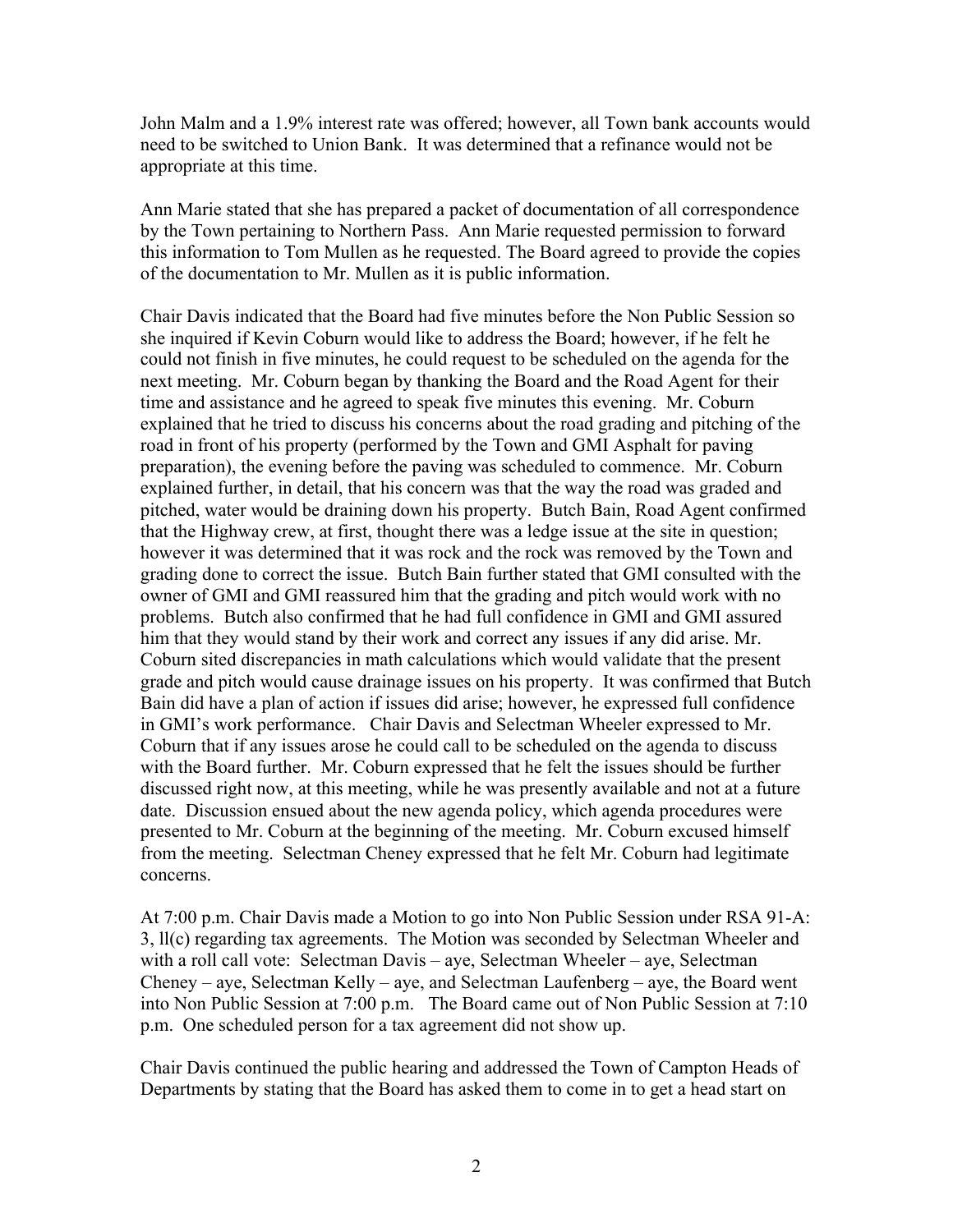the budget season and to discuss common goals and concerns for the upcoming budget year. The Heads of Departments in attendance at this meeting were: Police Chief Warn, Hannah Joyce, Town Clerk/Tax Collector, Robert "Butch" Bain, Road Agent and Lisa Ash, Park & Rec. director. Chair Davis called on Selectman Cheney who indicated that there were no figures set in stone and no decisions made about salaries at present. The Board asked Ann Marie to update the wage rate using a 2% increase as an example to see where the Town is on the wage study done two years ago. Ann Marie will distribute the spreadsheet to the Heads of Departments for review when preparing their Proposed Budget.

Chair Davis first called on Police Chief Warn to discuss his concerns. Chief Warn expressed a lack of community involvement until the actual Budget Hearing and then they wait until Town Meeting to take any action. Chief Warn also addressed concern that the Board is the "Budget Committee" and the focus is on the bottom line. Chief Warn expressed that he would like to focus on what the money value is and why the need, and it was suggested to perhaps have an advisory budget committee. Chief Warn expressed that he would like to get the Town's people more involved. Chair Davis inquired as to what suggestions Chief Warn had in order to get people involved. Chief Warn suggested more advertising, more notices and by word of mouth. It will take time for the public to become familiar with the process of involvement. It was also suggested that the public be invited to a work session and have more than one budget hearing. Selectman Cheney suggested televised meetings.

Chair Davis called on Lisa Ash, Park and Rec. Director who expressed growth concerns of the Park and Rec. Department. She now has registered 98 students as opposed to 75 students. Mrs. Ash stated she is growing so rapidly and she feels the growth will affect over spending of the budget. She is now focusing on just after school programs and summer programs as they are the most popular. Matters of revenue coming in and offsets were discussed. Mrs. Ash spoke regarding personnel and the ratio of 1 counselor to every 4 students was a safe ratio. Mrs. Ash stated the required ratio is 1 to 10; however she thinks that is a stretch and could lead to liability issues. Unfortunately a 1 to 4 ratio leads to more employees and higher wages for qualified personnel. Mrs. Ash suggested perhaps a scholarship policy. Chair Davis suggested Mrs. Ash present a proposed scholarship policy to have the Board review. Mrs. Ash agreed to provide a guideline proposal.

Chair Davis then called on Hannah Joyce. Mrs. Joyce indicated that she might have some input after all the departments have been heard.

Chair Davis called on Butch Bain, Road Agent. Mr. Bain expressed the need to increase the paving line and have a separate Warrant Article for road improvements for paving. Mr. Bain informed the Board that a backhoe is needed and he is looking at, down the road, a new grader. Ann Marie indicated that the truck has one more year left on the lease. Mr. Bain also mentioned he would be looking at hiring Harry Hughen full time. Selectman Wheeler suggested increasing the gravel line and working on the paving line as the public is concerned in these two areas. Selectman Cheney was in agreement with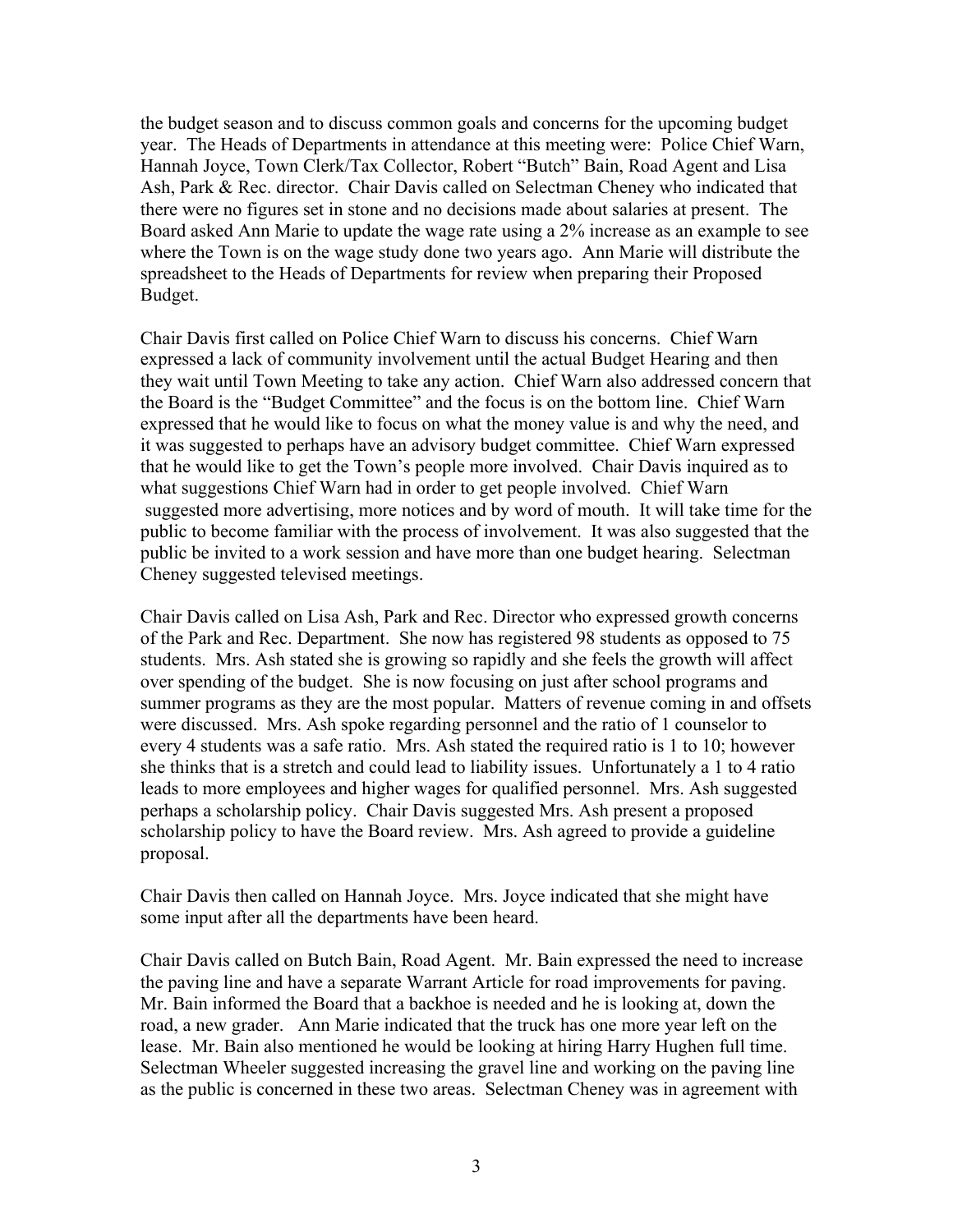increasing the gravel, but he also mentioned alternatives should be looked at such as reclaiming vs. paving and the cost effectiveness of reclaiming certain roads where traffic is light rather than paving.

Chair Davis called on Mrs. Joyce again for her concerns and she informed the Board she had no input.

Chair Davis stated that the next target would be to review the Department Heads preliminary budgets. Chair Davis informed Department Heads that the Board would like an explanation line added to their preliminary budget to explain each line item in their budget. Chair Davis stated that Chief Warn has made a practice of doing this and the Board has found it helps expedite matters. Chair Davis further stated that once the Department Heads devise their format it will not be a burdensome task. Mrs. Joyce expressed that she did not have time to insert explanation lines in the preliminary budget.

Chair Davis called on Chief Warn who inquired as to what the Board has to say about the budget. Chair Davis expressed that getting more people involved always is a worry and a problem. Discussion ensued pertaining to balancing a fair wage to employees and taking into consideration all other incurred expenses, (and requests) of running the Town. The Board still has to have consideration for what the tax payers can bear when setting the tax rate and this is always a difficult task. Selectman Wheeler expressed the Board would like to satisfy employees with wage increases and satisfy the taxpayers with a low tax rate, but unfortunately it can't all be done. Selectman Wheeler stated he was in favor of televised meetings.

Chair Davis called on Selectman Cheney who questioned just how much of an increase the taxpayers wants to see in the budget. He expressed that he does not like the Town of Campton being compared with other Towns. He expressed that the Town of Campton's people have their own minds. He also expressed again that he favors televised meetings. Selectman Cheney thanked all the Department Heads for all the work they do for the Town.

Chair Davis called on Selectman Kelly who agreed that early preparation and early involvement of the public was a good idea. He also expressed that he favors televised meetings.

Selectman Laufenberg also expressed community involvement and suggested a budget work session with the public invited and at least 2 budget hearings. He also mentioned he was in favor of televised meetings.

Ann Marie expressed ideas of attracting more business in Town, such as Selectman Laufenberg is doing through the efforts of the Economic Development Committee would be a good idea rather than having to focus on increasing the tax rate. Increased business in Town would bring the tax rate down. The loss in values due to the revaluation and a sharp decrease in new construction did not help with lowering the tax rate.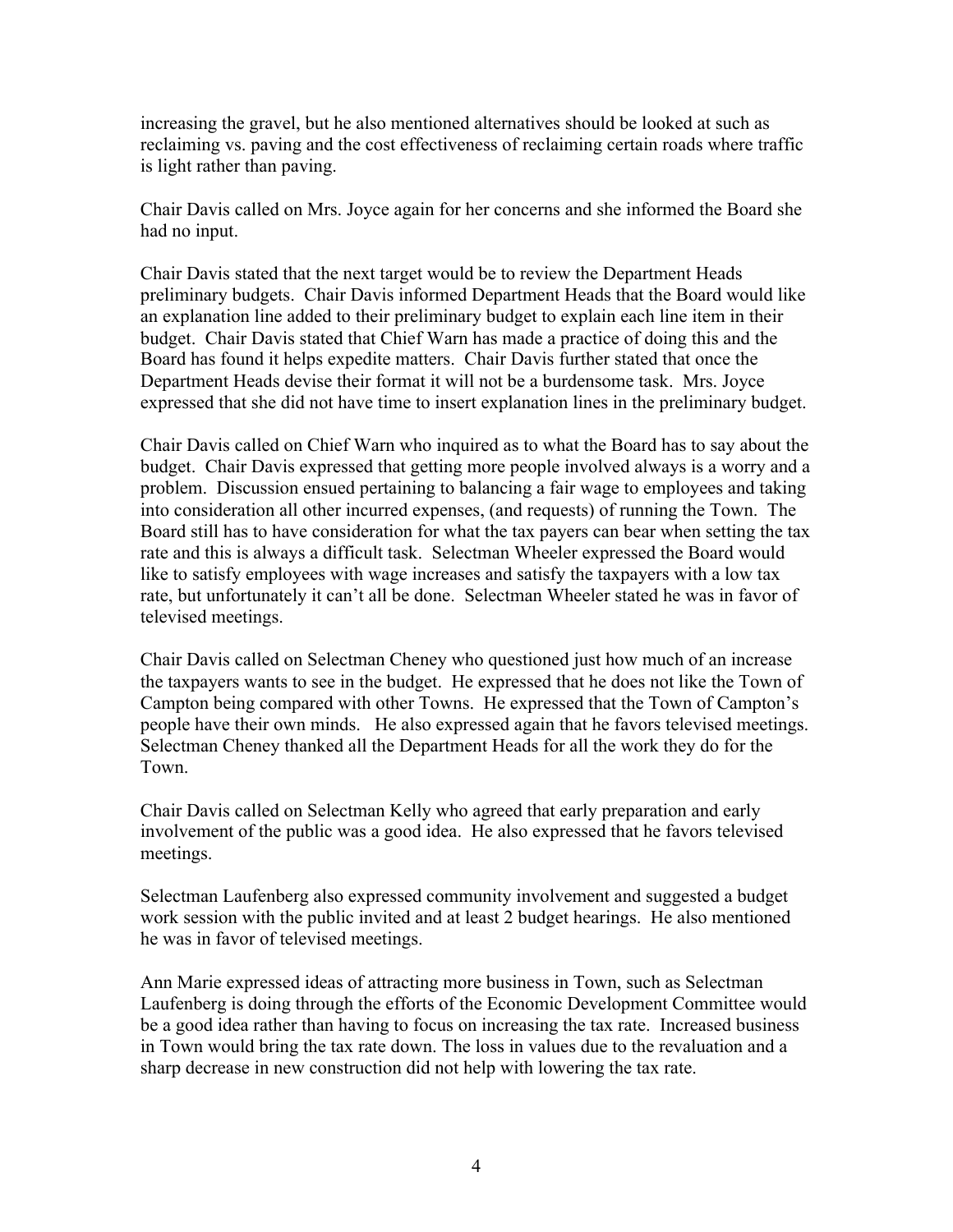Chair Davis thanked all the Department Heads for coming and discussing their concerns and common goals. She also reminded the Department Heads to include in their preliminary budget an explanation line of each line item.

Chair Davis made a Motion to go into Non Public Session under RSA 91-A: 3, ll(c) regarding a personnel issue. The Motion was seconded by Selectman Wheeler and with a roll call vote: Selectman Wheeler – aye, Selectman Davis – aye, Selectman Cheney – aye, Selectman Kelly – aye, and Selectman Laufenberg – aye, the Board went into Non Public Session at 8:10 p.m. The Board came out of Non Public Session at 8:17 p.m.

Chair Davis continued the public meeting and made a Motion to seal the Non Public Minutes. The Motion was seconded and by unanimous vote the Non Public Minutes were sealed.

At 8:18 p.m. Chair Davis made a Motion to go into Non Public Session under RSA 91- A: 3, ll(c) regarding a personnel issue requested by Butch Bain. The Motion was seconded by Selectman Wheeler and with a roll call vote: Selectman Wheeler – aye, Selectman Davis – aye, Selectman Cheney – aye, Selectman Kelly – aye, and Selectman Laufenberg – aye, the Board went into Non Public Session at 8:18 p.m. The Board came out of Non Public Session at 8:28 p.m.

Chair Davis continued the public meeting and made a Motion to seal the Non Public Minutes. The Motion was seconded and by unanimous vote the Non Public Minutes were sealed.

Chair Davis continued the meeting with Other Business. Chair Davis called on Hannah Joyce, Town Clerk/Tax Collector. Mrs. Joyce distributed to the Board the packet of properties up for deeding. Selectman Cheney inquired if Mrs. Joyce provided information in the packet as to how current the taxpayers are. Mrs. Joyce stated she provides this information to Ann Marie every month and Mrs. Joyce inquired if this information was given to the Board. Ann Marie confirmed she receives the information each month, but the Board does not have those figures at present. Mrs. Joyce had no further business to discuss.

Chair Davis called on Selectman Laufenberg who inquired if the Chief could engage Sergeant Payer and Janet to collect data pertaining to information since the issues were discussed in Non Public Session. The Board was in favor of with Sergeant Payer and Janet assisting Chief Warn.

Selectman Laufenberg inquired about Tom Mullen's request and a response to him. The Board agreed to provide the packet of documents that Ann Marie prepared on the Town of Campton's involvement in Northern Pass, but Chair Davis stated that issues have changed since Mr. Mullen's presentation so the Board will wait and see what happens after the environmental impact meetings have been completed. Selectman Laufenberg also stated that he agrees with Minutes being recorded.